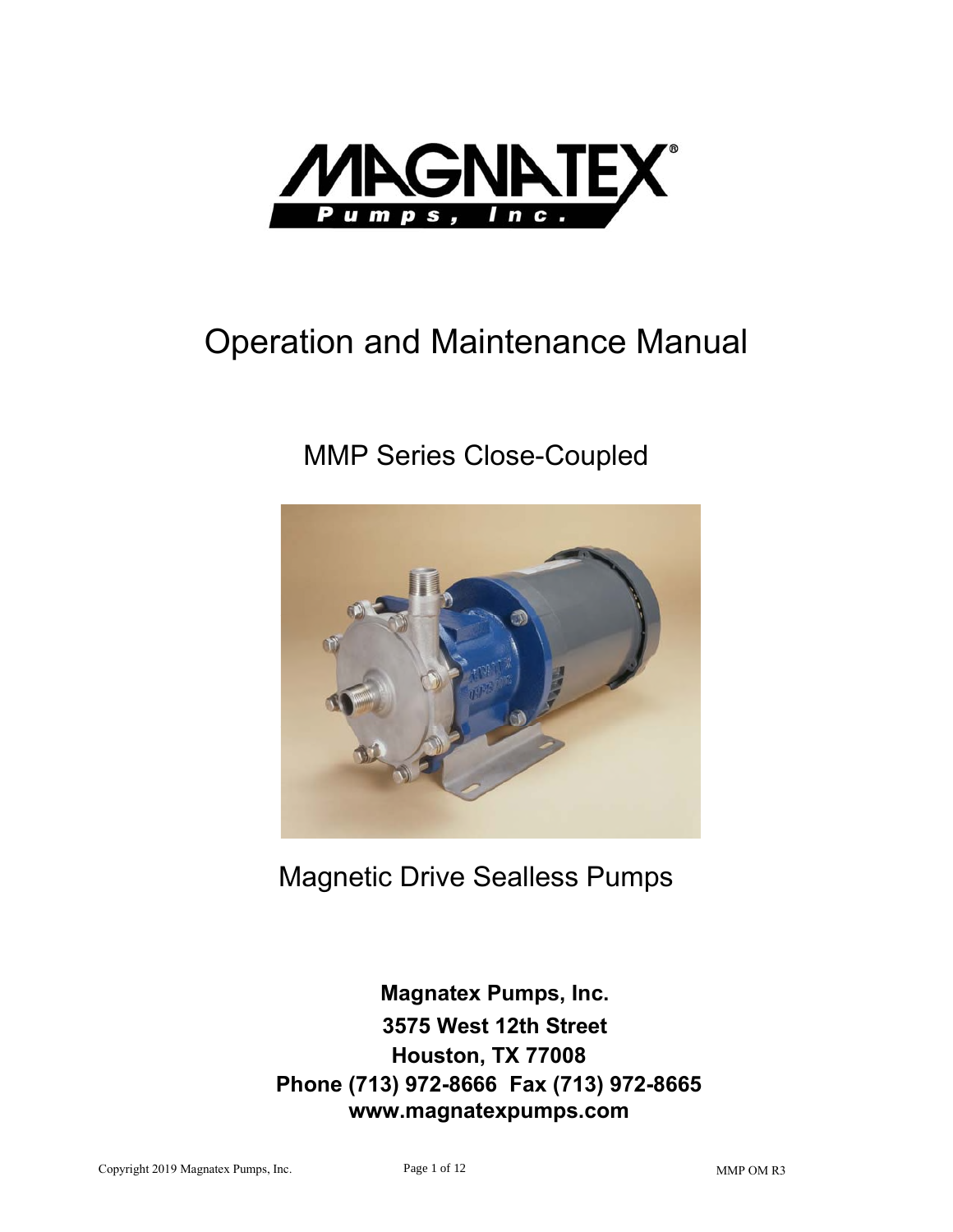#### **!WARNING! - MAG DRIVE PUMP**

DO NOT WORK ON THIS PUMP IF YOU ARE WEARING A MEDICAL DEVICE (DEFIBRILLATOR, PACEMAKER, ETC.) PERSONNEL WHO EXPERIENCE INTERFERENCE WITH THEIR MEDICAL DEVICE SHOULD MOVE AWAY FROM THE PUMP AND REFRAIN FROM HANDLING MAGNETIC PUMP COMPONENTS. SEEK IMMEDIATE MEDICAL ATTENTION IF YOU HAVE EXPERIENCED INTERFERENCE WITH YOUR MEDICAL DEVICE.

The rare earth permanent magnets in this pump have been manufactured such that the magnetic field is directional toward each half of the magnetic coupling. For this reason, the magnetic field that exists outside of the assembled magnetic coupling is minimal. When the two halves are apart, the magnetic field is exposed, which is why we recommend that personnel wearing medical devices DO NOT HANDLE the magnetic coupling components. When the pump is assembled, the magnetic fields from the magnetic coupling components are not exposed and it is safe for wearers of medical devices to be in the general proximity of the assembled pump, whether the pump is in operation or not.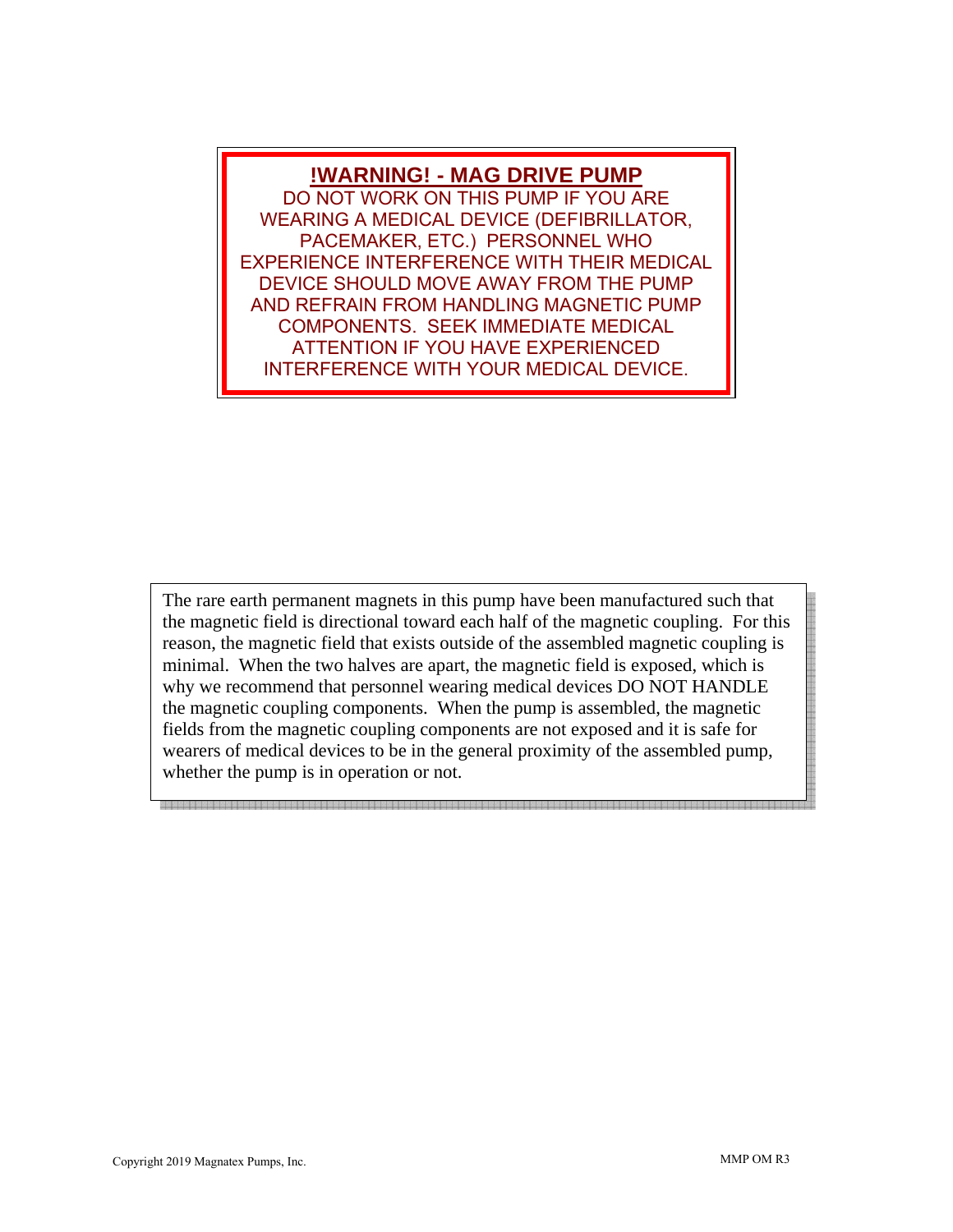### TABLE OF CONTENTS

#### TABLE OF CONTENTS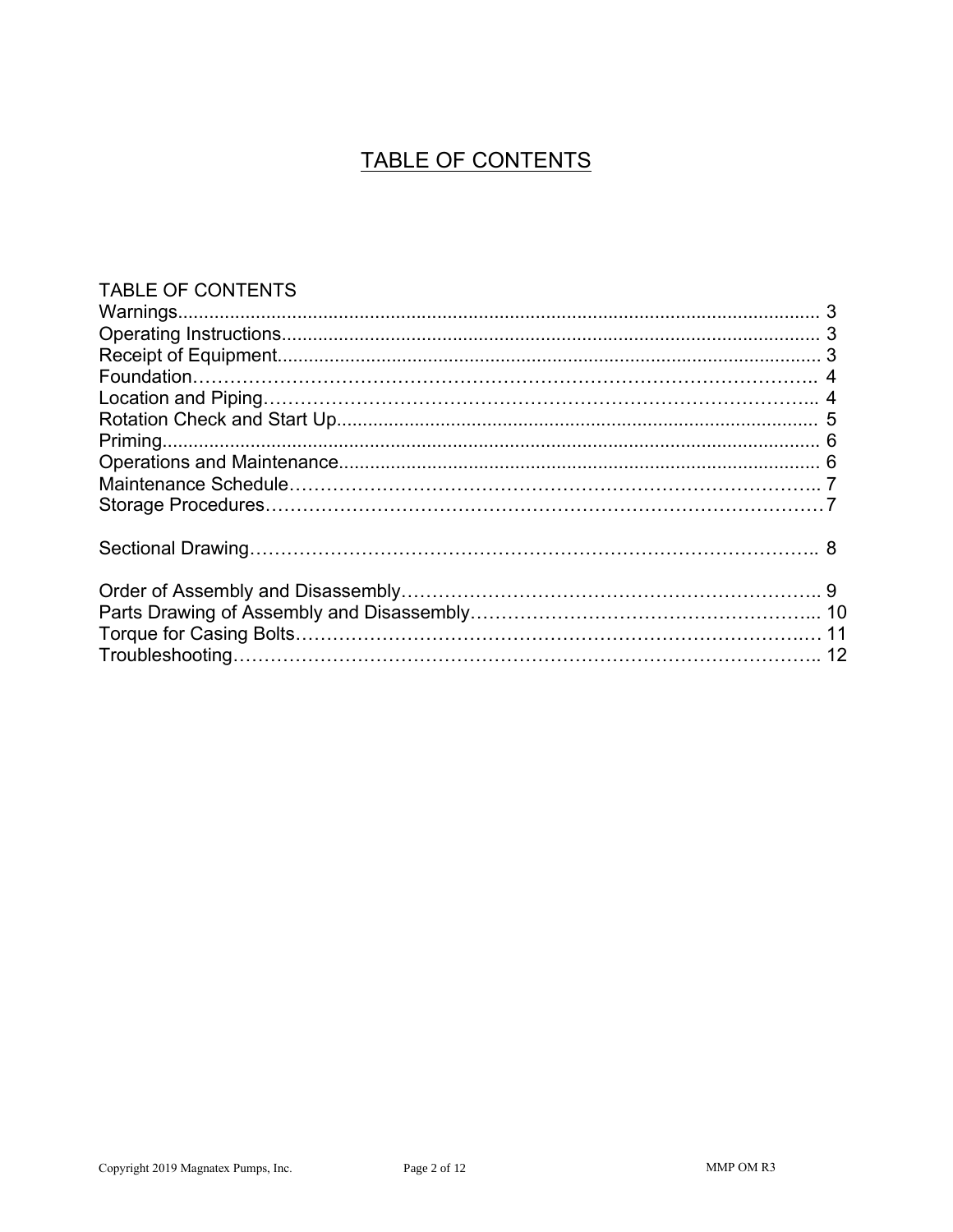#### **WARNING: WHEN WORKING ON MAGNETICALLY DRIVEN PUMPS**

- . Strong magnetic fields may damage watches, credit cards, computer disks, calculators and computer tapes.
- People with pacemakers should be cautioned that the strong magnetic field may upset the timing or cause the pacemaker to malfunction.
- . When working on the pumps, be aware that tools or metal parts brought within proximity to the magnets may suddenly be attracted, trapping fingers in the process.

OPERATING INSTRUCTIONS MMP SERIES CLOSE-COUPLED PUMPS

This instruction manual is intended to help those responsible for the installation, operation and maintenance of MAGNATEX Magnetic Drive Sealless Pumps. We recommend thoroughly reading this manual and reviewing the Hydraulic Institute Standards regarding Horizontal Centrifugal Pump installation before installing and operating your pump. For information concerning the handling and operation of the motor, refer to the instruction manual for the motor.

#### **RECEIPT OF EQUIPMENT**

- A. Before uncrating, check for physical damage to the pumping system and notify the common carrier **IMMEDIATELY** if any damage is found.
- B. Check the nameplate on the pump against receiving and purchase order documents to be sure that the correct size pump and materials of construction have been supplied. If a motor has been supplied, check for correct horsepower, speed and voltage.
- C. Check to see if flange protectors are intact. If not, check for foreign objects that may have found their way into the pump casing through the flange openings.
- D. Check for free rotation of the pump. Remove the motor fan cover and rotate the pump using the motor shaft. Only slight resistance should be felt. If the pump has heavy resistance or if any noise is heard, call your MAGNATEX representative or **MAGNATEX PUMPS INC.** at (713) 972-8666.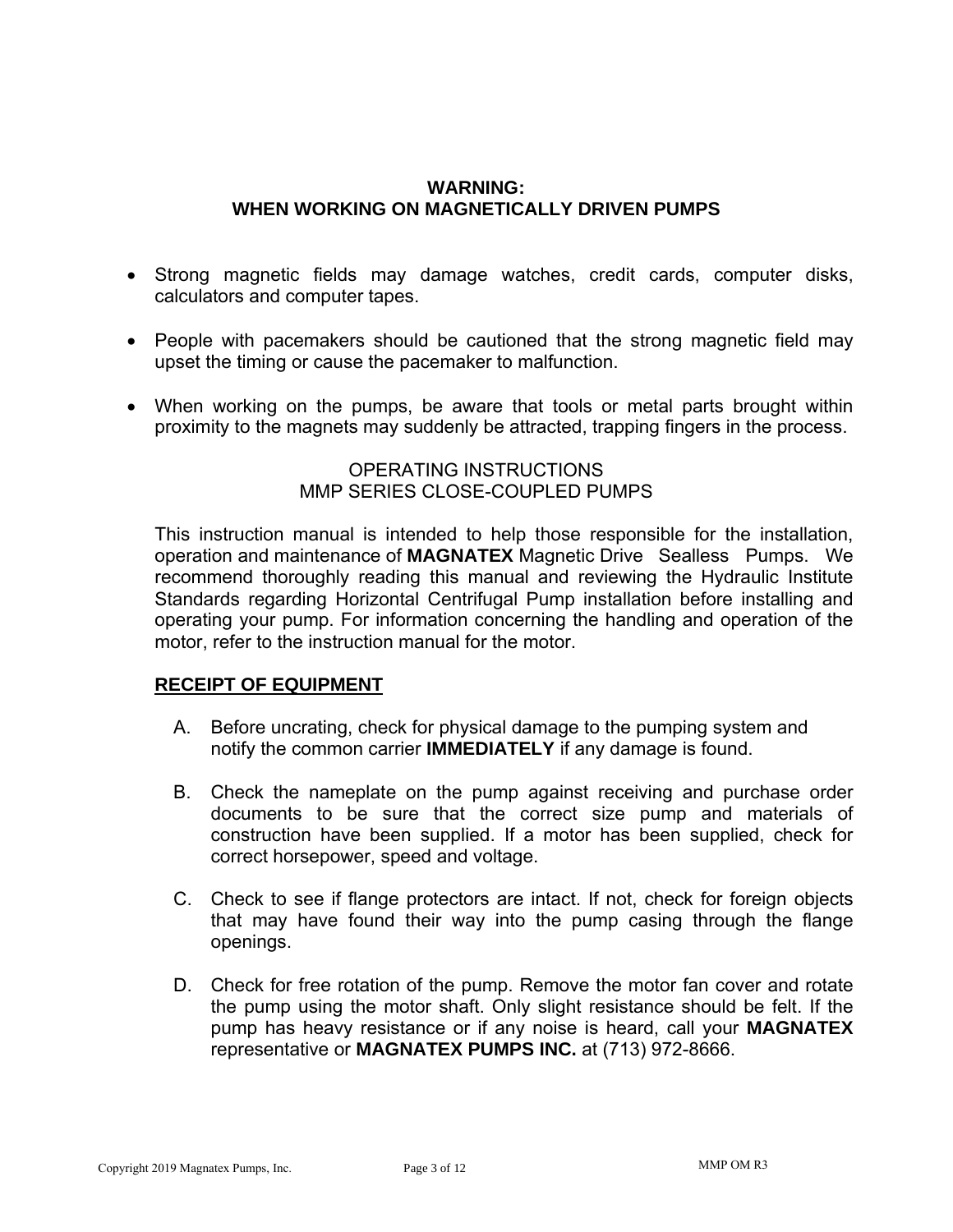#### **FOUNDATION**

The foundation should be firm and heavy to reduce vibration. A concrete foundation with a solid baseplate is recommended.

#### **LOCATION & PIPING**

- A. Locate the pump as close as practical to the source or liquid supply.
- B. The suction line should be as short and straight as possible and contain a minimum number of elbows. Any elbow should be the large radius type. Elbows and fittings should be no closer than 10 pipe diameters to the pump suction to allow undisturbed flow to the pump impeller.
- $\,C.\,$  Generally, suction piping should be one or two sizes larger than the pump suction. This will keep friction loses to a minimum. This becomes more important as the distance between the pump and the liquid supply increases, or if fittings are located closer than 10 pipe diameters to the pump's suction.
- D. The suction piping should have no high spots where air pockets can collect. All joints in the suction line should be tight to prevent air from entering into the system and creating the possibility of vapor locking. This is especially important when suction pressure is lower than the atmospheric pressure. A pressure gauge should be installed in the suction line as close as possible to the suction flange.
- $E$ . An air vent should be installed at the initial high point in the pump discharge line. A check valve and shut-off valve should be installed as close as possible to the pump discharge nozzle. The check valve is installed to protect the pump from excessive back pressure including reverse flow  $\ell$  rotation, and back flow during shut down or driver failure. The discharge valve is at the pump discharge to regulate flow and isolate the pump for servicing. A pressure gauge should also be installed as close as possible to the discharge nozzle between the pump and the discharge valve.
- F. Large particles can block the bearing lubrication ports in the pump causing serious damage. In addition, metallic particles can magnetically attach to the inner magnet also resulting in damage. If possible, a temporary start-up strainer with a 40 X 40 mesh screen should be installed in the pump's suction line. **BE VERY CAREFUL** not to allow the temporary strainer to be plugged to the point of starving the pump of liquid. This may result in cavitation and the possibility of running the pump dry which can destroy the pump's bearings. It is recommended to install a pressure gauge between the strainer and pump to monitor possible plugging of the strainer. The discharge pressure may also be closely monitored. Any drop in the discharge pressure without discharge valve throttling could suggest strainer plugging (assuming constant demand to the system).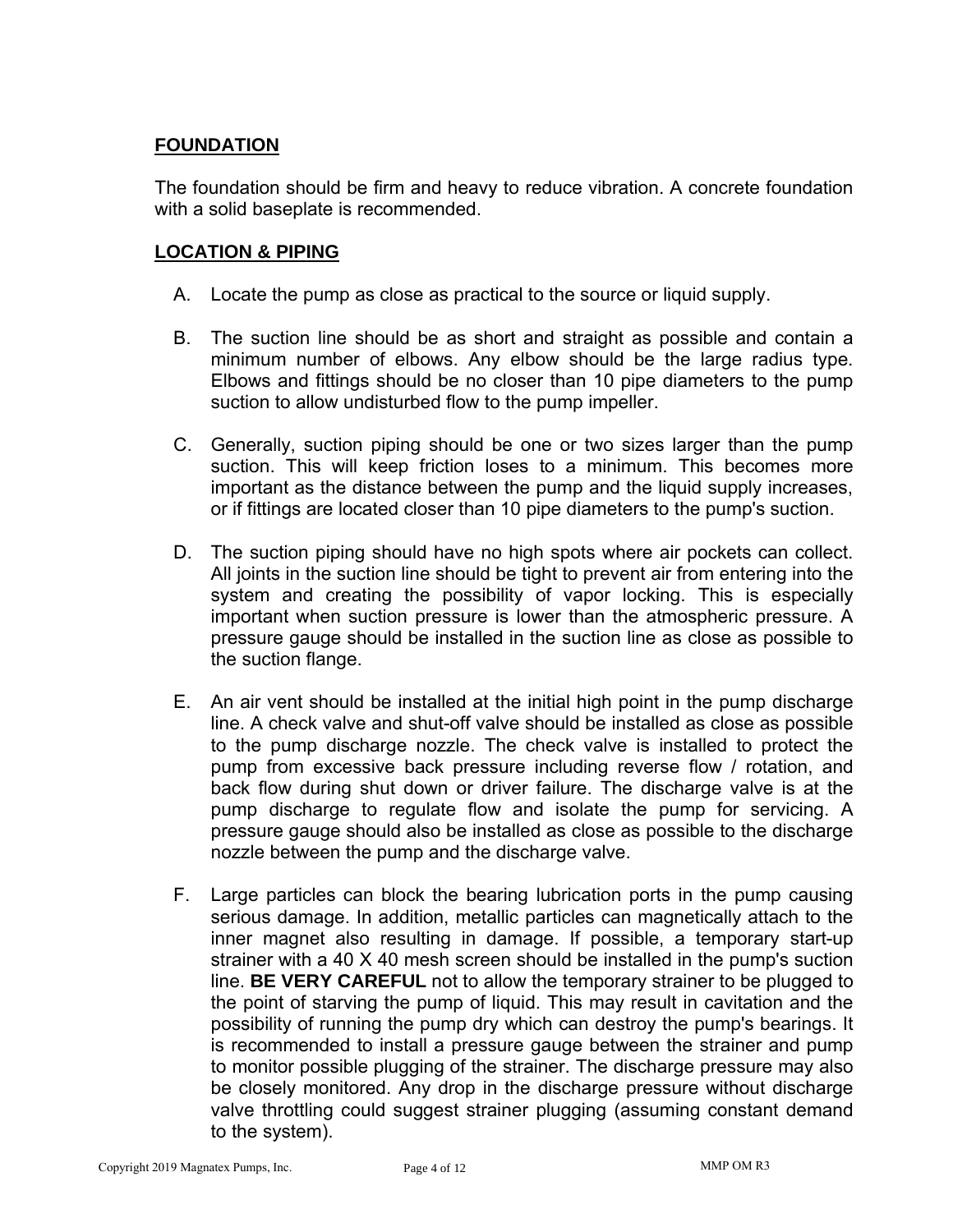- G. **MAGNATEX** pumps, although very rugged, are not designed to handle excessive pipe stress. The resulting forces and moments can result in possible damage to the pump. Piping must be anchored and supported as close as possible to, but independent from the pump. Pump and pipe flanges must be positioned together before attempting to tighten flange bolts.
- H. The pump **MUST NOT RUN DRY**. Adequate liquid should always be available to the pump suction. A flow sensor and/or amp monitor should be installed to shut the pump down in the event or dry run. **MAGNATEX** provides an optional Electronic Pump Protector to prevent dry run.

#### **ROTATION CHECK AND START-UP**

To confirm the direction of rotation against the rotation arrow on the pump casing use the following procedure:

A. Open the suction and discharge valve and allow the pump to be filled with liquid.

#### **WARNING! NEVER RUN THE PUMP DRY.**

- B. Remove the motor fan cover for visual inspection of rotation.
- C. Bump the motor by quickly pushing the motor start/stop buttons. Rotation should be clockwise as seen from motor end. If the direction of rotation is incorrect reverse two of the three-phase power leads to the motor.
- $\mathsf D$ . After confirming proper rotation replace the motor fan cover.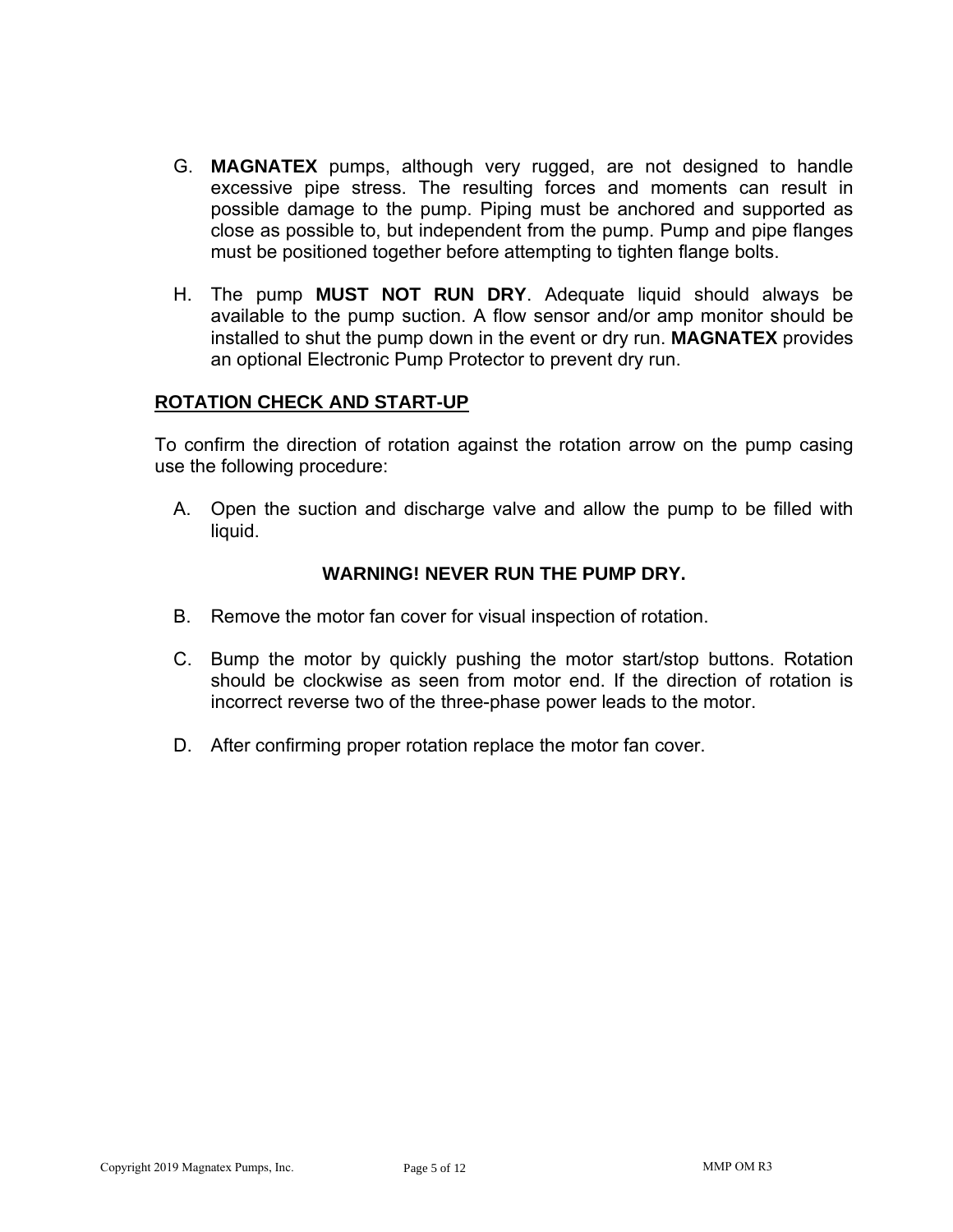#### **PRIMING**

A. Open the suction and discharge valves and allow the pump to fill with liquid. If the direction of rotation has not been checked, this must be done as detailed under Rotation Check and Start-Up before going (see page 5).

#### **WARNING! NEVER RUN THE PUMP DRY.**

- B. Close the discharge valve to  $1/4$  open.
- C. Start the motor and immediately check the discharge pressure gauge. The pressure should rise quickly and hold steady. If the pressure rises and then falls back, there is air or vapor in the system. **STOP THE PUMP IMMEDIATELY.** Wait 15 to 20 seconds before restarting the pump.
- D. If after repeating Step C several rimes, the pressure gauge does not hold steady or does not yield the expected pressure (from performance curve), contact your Magnatex representative, or MAGNATEX PUMPS, INC., for assistance. Do not continue to operate the pump under these conditions.
- E. Once the pump is fully primed and the discharge pressure is satisfactory, slowly open the discharge valve until the desired operating point is reached.

#### **OPERATIONS AND MAINTENANCE**

- A. Operators should make frequent visual inspections to insure the pump is running smoothly without noise or vibration. The discharge pressure should hold steady without fluctuation. Any excessive hearing of the pump or motor bearings is cause for alarm. The unit should be shut down immediately, an investigation made to find the cause, and corrective action taken.
- B. Follow the motor manufacturer's recommendations and keep the motor bearings lubricated properly.

**WARNING!** Never throttle the pump by closing the valve on the suction side of the pump. Throttling the suction side can cause serious damage to the pump. Throttle only from the discharge valve.

**WARNING!** Never operate the pump against a closed discharge valve. Low flow operation can cause rapid heating of the pumped liquid with possible vaporization and the pump bearings running dry, resulting in serious damage to the pump.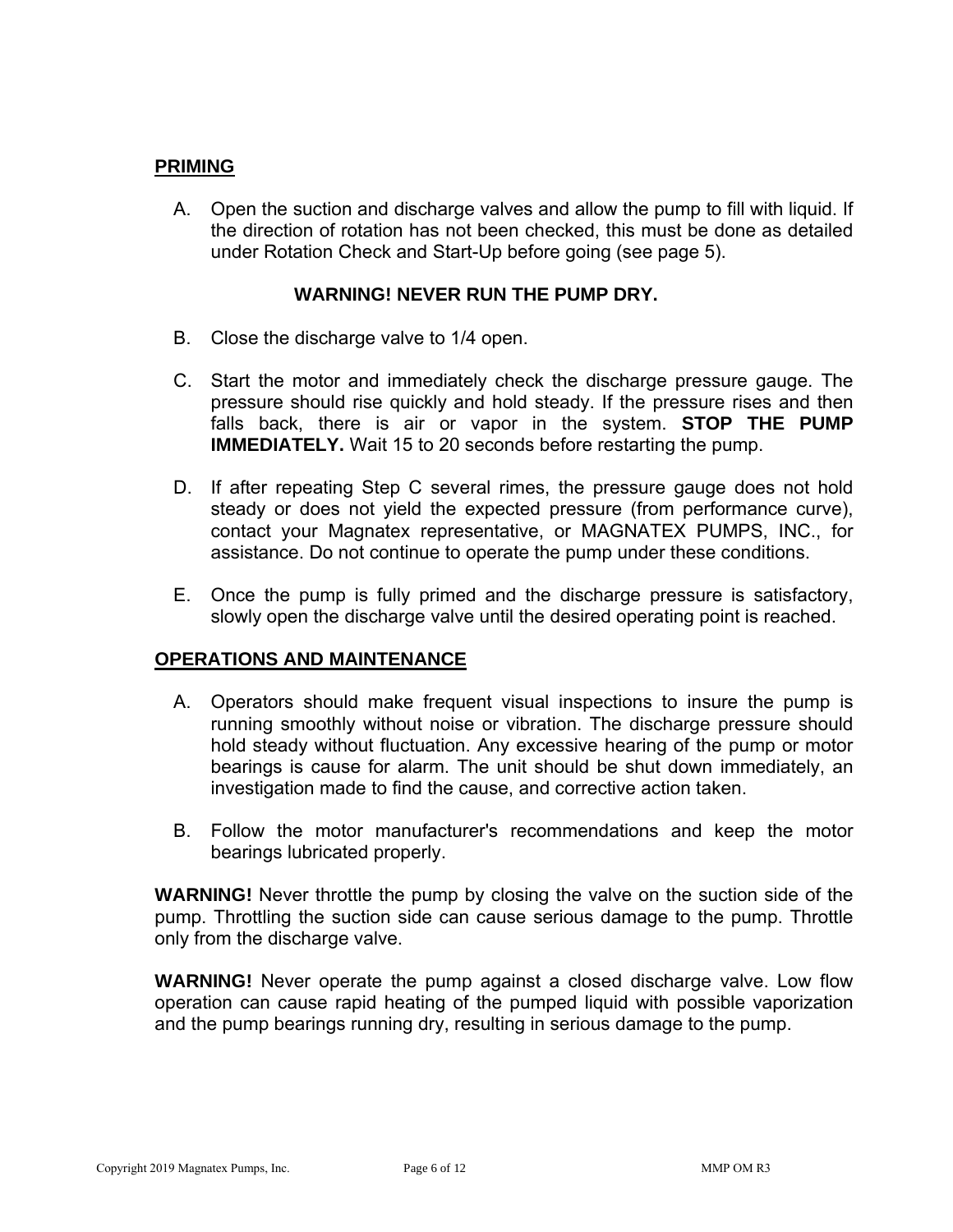#### **MAINTENANCE SCHEDULE**

| Part to be Inspected |                                                                                                  | Frequency                                      |
|----------------------|--------------------------------------------------------------------------------------------------|------------------------------------------------|
| Inner Magnet         | <b>Check Thrust Rings, Sleeves,</b><br>and Bushings for wear.<br>Use new gasket upon reassembly. | Every 2 to 3 years<br>(depending on service)   |
| Motor                | As directed in the motor<br>operations manual.                                                   | As directed in the motor<br>operations manual. |

#### **STORAGE PROCEDURES**

As shipped, the pumps are suitable for short-term storage only. If long-term storage is necessary before the pump is put into operation, contact your local representative or **MAGNATEX PUMPS, INC.** for long term storage recommendations.

For maximum protection cover the pump with plastic or another protective material. Motors should be greased and rotated by hand every three (3) months.

Before start-up, refer to the section titled "Rotation Check and Start-Up" (page 5).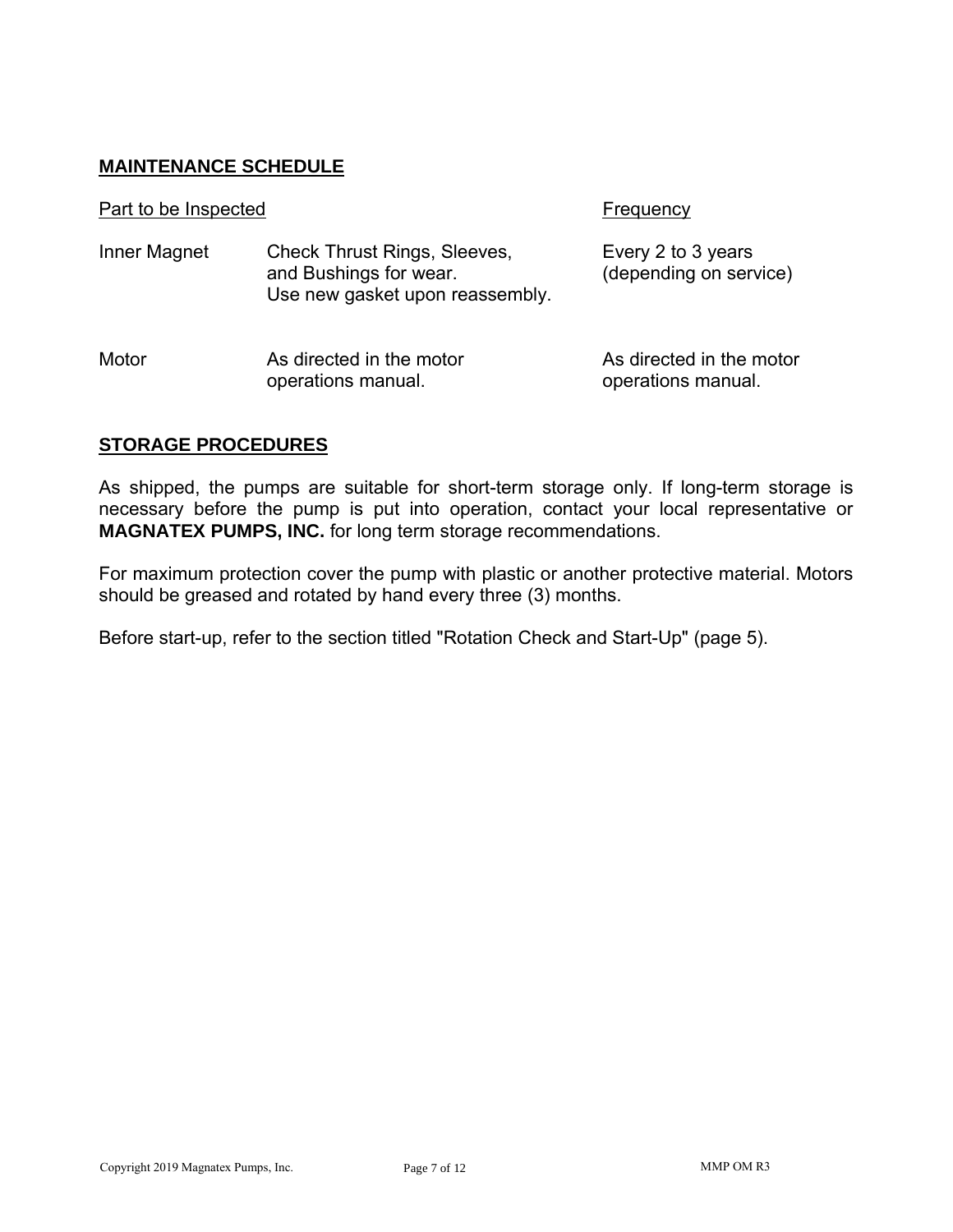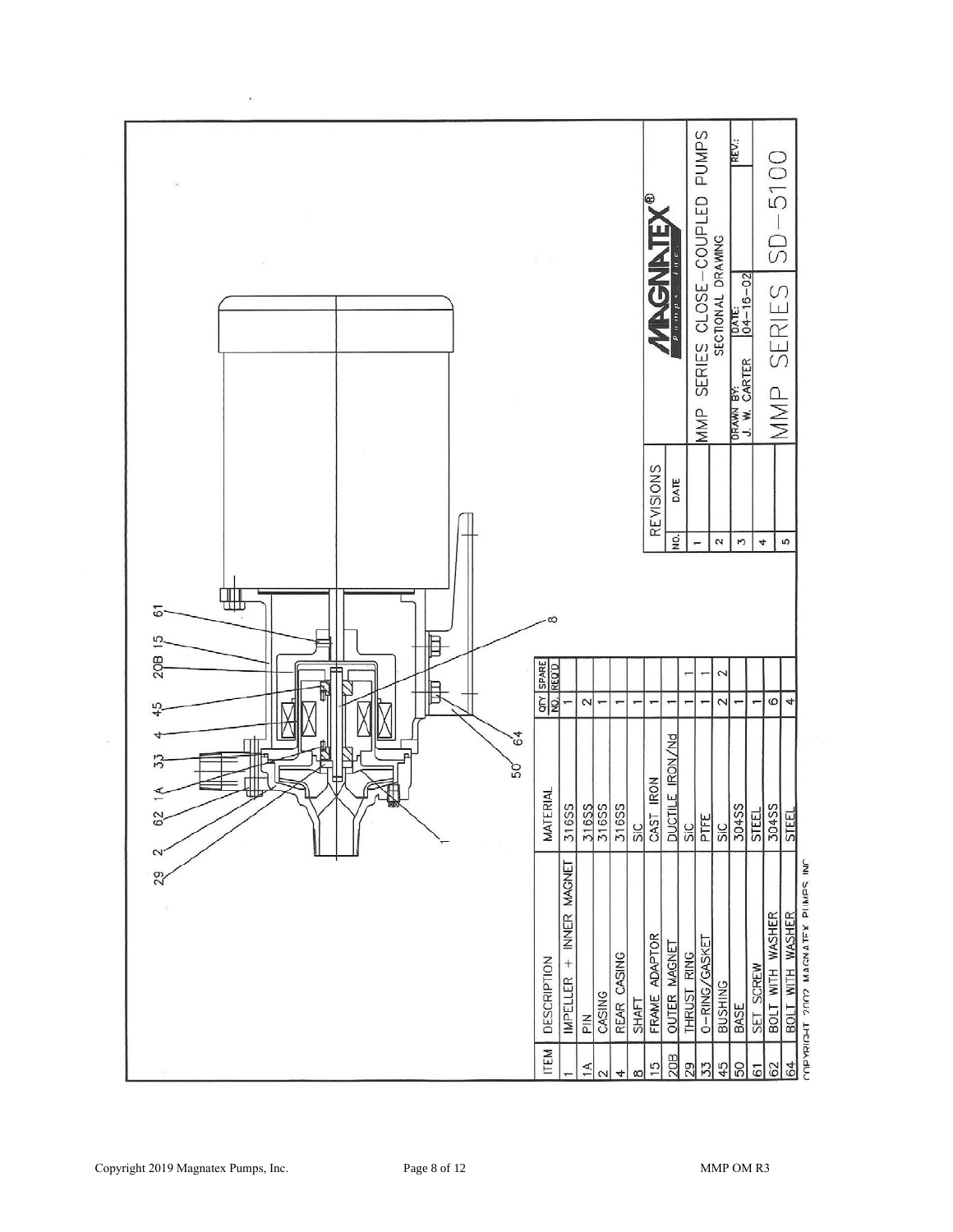#### **Order of Disassembly and Assembly**

#### **ATTENTION**

- The magnet coupling uses powerful magnets which attract metal and other magnetic materials. The workbench, therefore, should be made of wood or plastic.
- $\bullet$  We recommend the use of non-magnetic stainless steel tools for disassembling the pump. If using tools made of a material subject to magnetic attraction such as iron, be careful not to allow them to get near the magnetic parts.

| Disassembly    | Parts           | Parts                   | <b>Important Suggestions</b>                                         | Assembly       |
|----------------|-----------------|-------------------------|----------------------------------------------------------------------|----------------|
| Order          | No.             |                         |                                                                      | Order          |
| 1              | 65              | Base Bolts (4 pcs)      |                                                                      | 23             |
| $\overline{2}$ | 51              | Drain Plug              | Completely drain the pump                                            | 22             |
|                |                 | (No plug for MMP 10,11) |                                                                      |                |
| 3              | 62              | Casing Bolts (6 pcs)    | Tighten equally in 180 deg. pattern<br>& torque per table on page 11 | 21             |
| 4              | $\overline{2}$  | Casing                  | <b>Remove Carefully</b>                                              | 20             |
| $\overline{5}$ | 1,8,45          | Impeller & Inner Magnet | Handle with care                                                     | 19             |
|                |                 | Assembly                |                                                                      |                |
| 6              | 29              | <b>Thrust Ring</b>      |                                                                      | 18             |
| $\overline{7}$ | 8               | Shaft                   |                                                                      | 17             |
| 8              | 45F             | <b>Bushing</b>          |                                                                      | 16             |
| 9              | 1F              | Pin                     |                                                                      | 15             |
| 10             | 45R             | Impeller                |                                                                      | 14             |
| 11             | 1R              | Pin                     |                                                                      | 13             |
| 12             | 1               | Impeller                |                                                                      | 12             |
| 13             | 33              | Casing Gasket/O-Ring    |                                                                      | 11             |
| 14             | 4               | <b>Rear Casing</b>      |                                                                      | 10             |
| 15             | 63              | Motor Bolts (4 pcs)     | Torque to 120 in-lbs.                                                | 9              |
| 16             | 20 <sub>B</sub> | Motor & Outer Magnet    | Motor shaft end flush with inside of magnet hub bore                 | 8              |
| 17             | 61              | <b>Set Screw</b>        | Use Allen Wrench for M8                                              |                |
|                |                 |                         | <b>Screw</b>                                                         | $\overline{7}$ |
| 18             | 20 <sub>B</sub> | <b>Outer Magnet</b>     | Motor shaft end flush with inside of magnet hub bore                 | 6              |
| 19             | 101             | Motor Shaft Key         |                                                                      | 5              |
| 20             |                 | Motor                   | Motor shaft end flush with inside of magnet hub bore                 | $\overline{4}$ |
| 21             | 64              | Hexagon Bolts (4 pcs)   | No Need to Remove These                                              |                |
|                |                 |                         | <b>Bolts</b>                                                         | $\sqrt{3}$     |
| 22             | 50              | Frame                   |                                                                      | $\overline{2}$ |
| 23             | 15              | <b>Frame Adaptor</b>    |                                                                      | 1              |

NOTE: Outer magnet mounts on motor shaft with motor shaft key and is positioned with the inside edge of the outer magnet hub bore flush with the end of the motor shaft.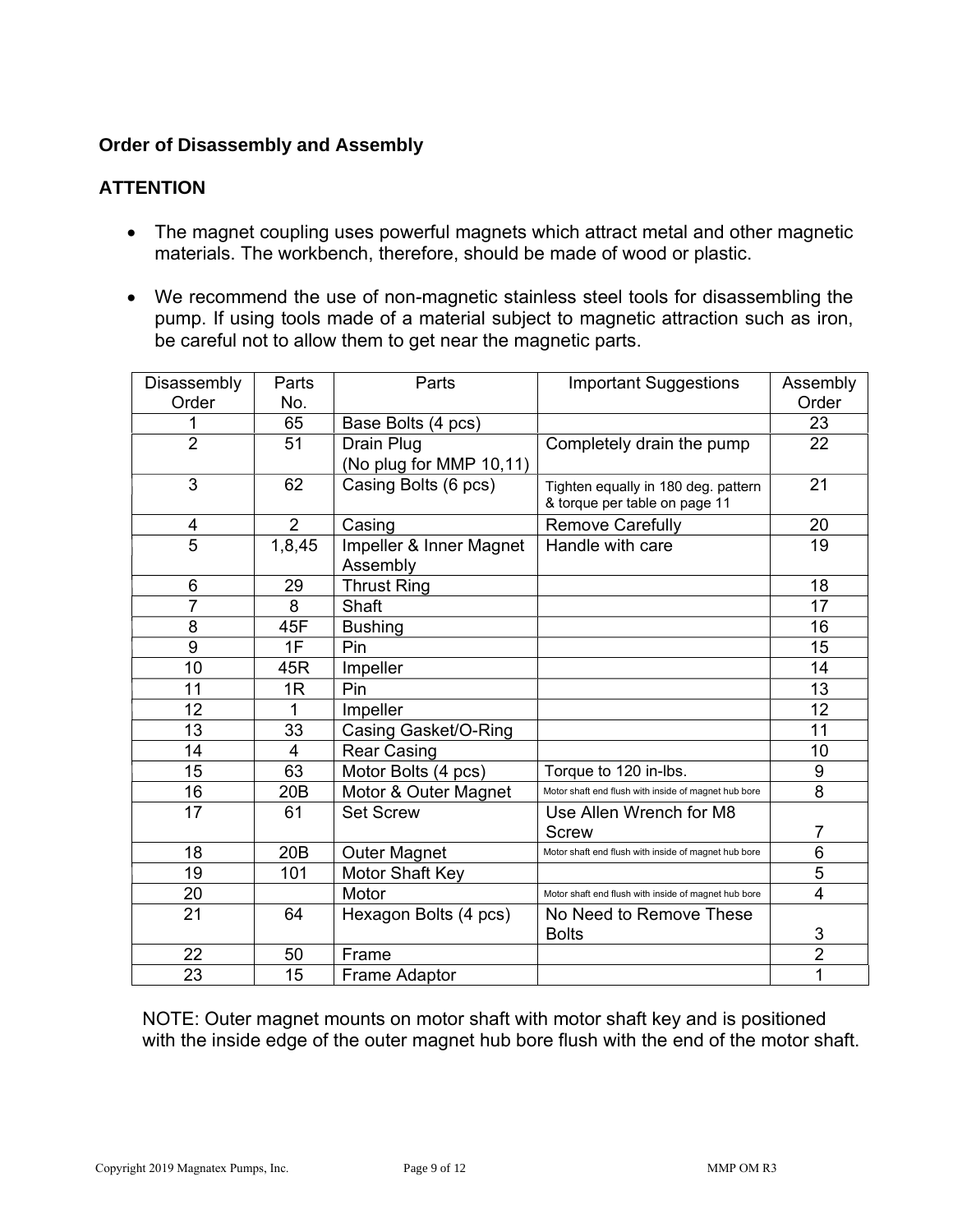Numbers in the drawing indicate the order of disassembly.

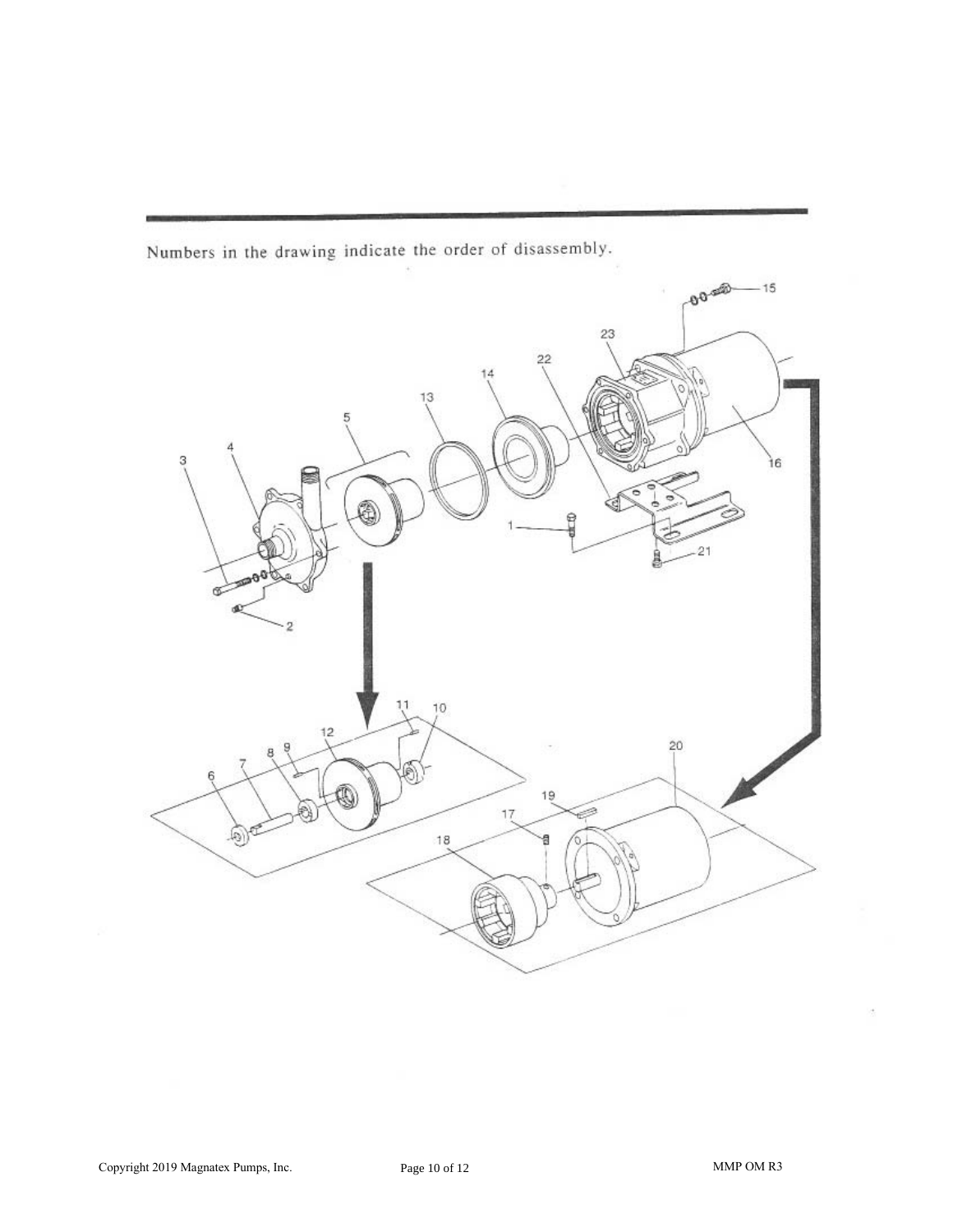#### **ATTENTION**

- $\bullet$  If pumping hazardous chemicals, be sure to wash the pump thoroughly after draining the liquid. A small amount of liquid will however remain inside the pump. If handling hazardous chemicals, be sure to wear protective equipment such as glasses and rubber gloves, and proceed with caution while disassembling the pump.
- Be careful of the powerful pull of the magnet. When removing part, be careful not to relax your grip until safely out of range of magnetic force.

| <b>Pump Model</b> | <b>Size of Bolt</b> | <b>Normal Torque</b>   |
|-------------------|---------------------|------------------------|
| MMP-10, 11, 22    | M6                  | 3.54 ft./lb.           |
| $MMP-21$          | M8                  | $8.8 \text{ ft}$ ./lb. |
| MMH-11, 21, 22    | M8                  | $8.8 \text{ ft}$ ./lb. |

#### **Torque for Casing Bolts**